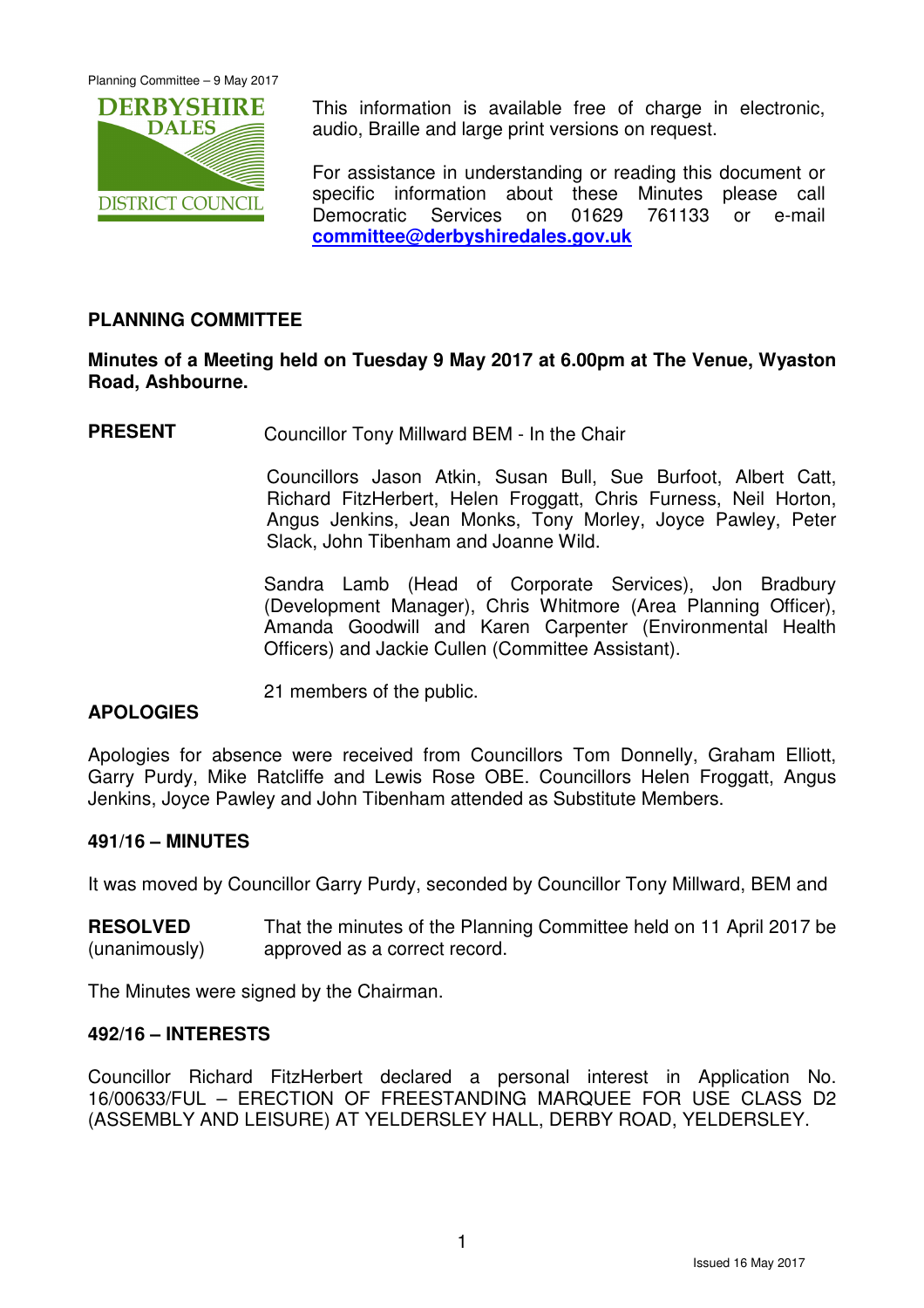## **493/16 – APPLICATION NO. 17/00026/OUT – RESIDENTIAL DEVELOPMENT OF UP TO 32 DWELLINGS WITH ACCESS AND ASSOCIATED WORKS (OUTLINE) AT LAND OFF MAIN ROAD, BRAILSFORD**

The Committee visited the site prior to the meeting to allow Members to fully assess the impact of the development on the local environment.

Correspondence received after publication of the agenda was distributed at the meeting. This comprised correspondence from the Local Highway Authority in the form of comments and a list of suggested conditions and advisory footnotes, and a comment on the application from a local resident.

In accordance with the procedure for public participation, Cllr. Hugh Stevenson (Brailsford Parish Council), Mrs Pat Laughlin, Mr Simon Thompson and Mr Michael Cannon (Local Residents) spoke against the application; Ms Sue Cowdery (Local Resident) commented on the application, and Mr John Chorlton (Agent) spoke in favour of the application.

It was moved by Councillor Joanne Wild, seconded by Councillor Tony Morley and

### **RESOLVED** That subject to the Applicant entering into an agreement under the provisions contained at section 106 of the Town and Country Planning Act 1990 to secure:

- Any monies required by the Local Highway Authority to secure the proposed footpath link and upgrades to existing footway infrastructure and the monitoring of the Travel Plan (if considered appropriate given the number of dwellings proposed);
- £85,880.85 towards extending the teaching accommodation to facilitate 6 additional secondary places at Queen Elizabeth's Grammar School;
- £37,255.80 towards extending the teaching accommodation to facilitate 2 additional post 16 places at Queen Elizabeth's Grammar School;
- £68,394.06 towards extending the teaching accommodation to facilitate 6 primary school places at Brailsford CE Controlled Primary School;
- £12,172.80 towards a capital project to accommodate additional patient numbers at the local GP practice, and;
- The delivery of 30% of the units as affordable units on site or an offsite financial contribution of A x 0.3 x £25,450 (where A represents the total number of new homes to be delivered on site)

outline planning permission be granted subject to the Officer's conditions and advisory footnotes as set out in the report, and conditions and advisory footnotes recommended by the Local Highway Authority as presented to members at the committee meeting, and set out in the late correspondence.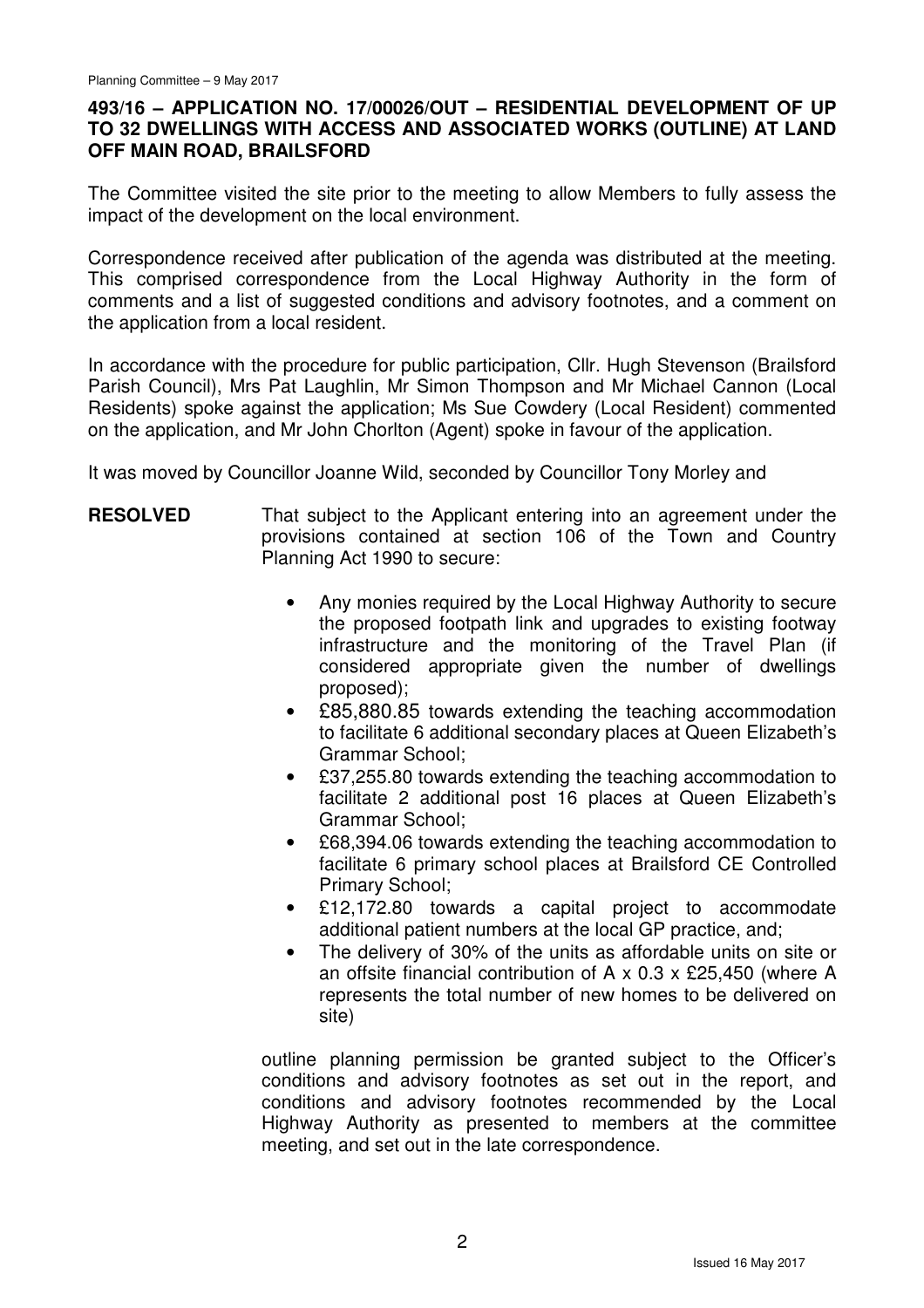#### **Voting:**

| For                |   |
|--------------------|---|
| <b>Against</b>     | 8 |
| <b>Abstentions</b> |   |

The Chairman declared the motion defeated.

It was then moved by Councillor Susan Bull, seconded by Councillor Angus Jenkins and

- **RESOLVED** That this item be deferred in order that the Development Manager can seek clarification and further information from Derbyshire County Council Highways Authority on the following:
	- (i) The formation of the proposed footing alongside the A52 including a drawing showing its proposed alignment.
	- (ii) The assessment undertaken to determine the optimal location and form of the proposed pedestrian crossing over the A52.
	- (iii) The consideration of a range of measures to improve highway safety including moving a 30mph sign or alternative traffic calming.

**Voting:** 

| For                | 10 |
|--------------------|----|
| <b>Against</b>     | 6  |
| <b>Abstentions</b> | 0  |

The Chairman declared the motion carried.

## **494/16 – APPLICATION NO. 16/00374/FUL – USE OF PREMISES FOR COMMERCIAL DOG BREEDING AND BOARDING PURPOSES, REPLACEMENT KENNEL AND ERECTION OF NEW ISOLATION UNIT AT FOUR LANE ENDS FARM, GIBFIELD LANE, HULLAND WARD**

This application had been deferred at the 17 January 2017 meeting for the following reason: "that the Committee felt they did not have sufficient information to make an informed decision. It was agreed that the noise management plan should be submitted for consideration by the Environmental Health team prior to a decision being made."

The applicant had now submitted a Noise Management Plan (NMP) which was considered in the Officer's report.

In accordance with the procedure for public participation, Cllr. Suzanna Monteith (Atlow Parish Council) and Mr Robert Hutchinson (Local Resident) spoke against the application, and Mr Brian Reid (Agent) spoke in favour of the application.

It was moved by Councillor Albert Catt, seconded by Councillor Angus Jenkins and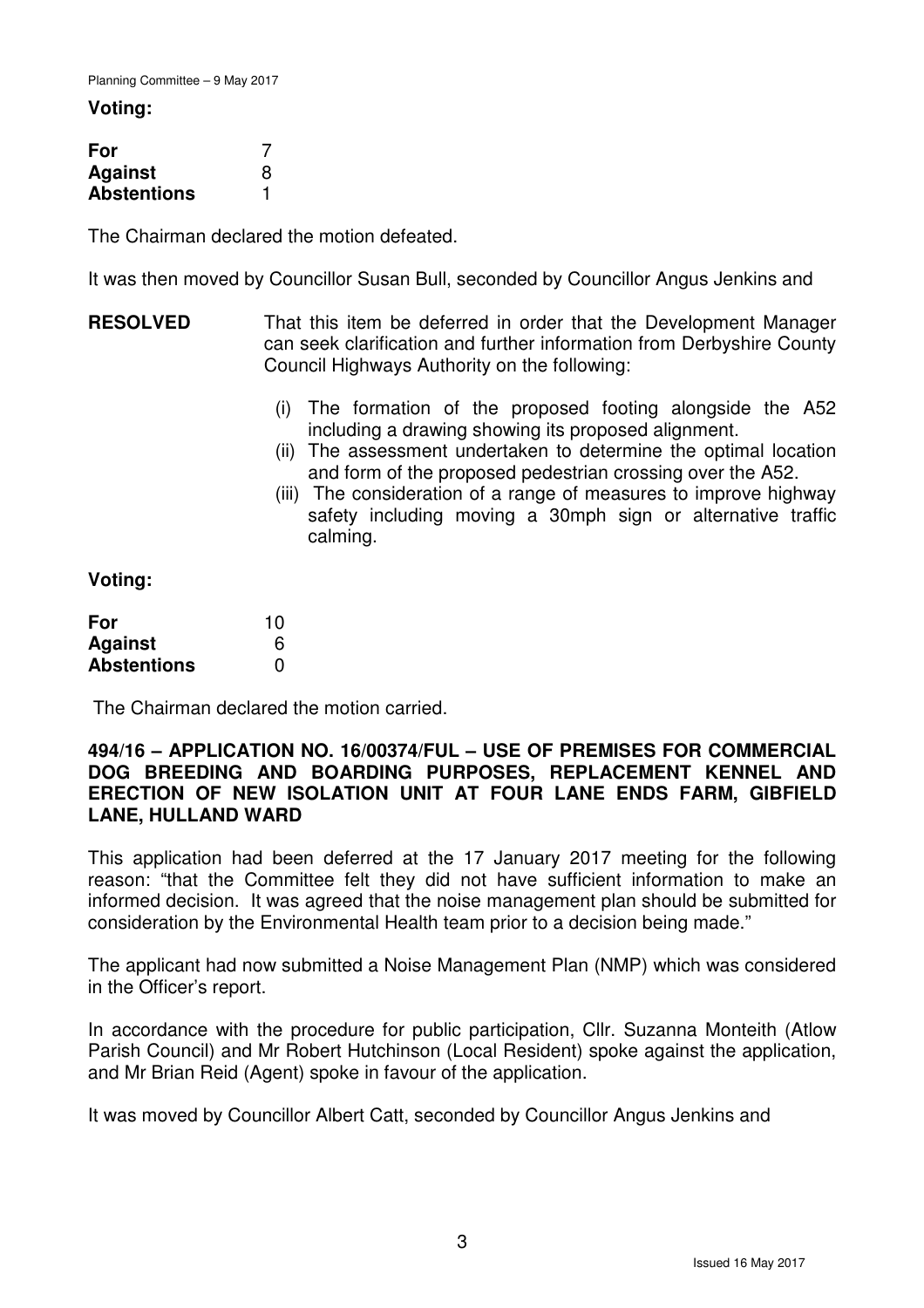| <b>RESOLVED</b>       | That planning permission be granted subject to the conditions set out<br>in the report, with the following modification:                                                                                                                                                                    |  |  |
|-----------------------|---------------------------------------------------------------------------------------------------------------------------------------------------------------------------------------------------------------------------------------------------------------------------------------------|--|--|
| Voting:               | 10. That in order to ensure compliance with Conditions 3 and 4 of the<br>Recommendation, the Noise Management Plan (NMP) must be<br>verified (within 3 months of the date of this decision) by a competent<br>person to certify that the noise levels fall within acceptable<br>parameters. |  |  |
| For<br><b>Against</b> | 13<br>3                                                                                                                                                                                                                                                                                     |  |  |
| <b>Abstentions</b>    | 0                                                                                                                                                                                                                                                                                           |  |  |

The Chairman declared the motion carried.

## **495/16 – APPLICATION NO. 16/00633/FUL – ERECTION OF FREESTANDING MARQUEE FOR USE CLASS D2 (ASSEMBLY AND LEISURE) AT YELDERSLEY HALL, DERBY ROAD, YELDERSLEY**

This item had been deferred at the 22 February 2017 meeting for the following reason: "in order to allow further discussions with the applicant on the viability study and scheme of proposed works submitted, to enable the Committee to truly appraise the social and economic benefits against the environmental harm to the setting of a listed building".

Correspondence received after publication of the agenda was distributed at the meeting. This comprised correspondence from the Applicant's Agent regarding the financial appraisal in relation to restoration and planned maintenance of Yeldersley Hall, together with Officer comments thereon; comments from the Ward Member, and representations from four local organisations and individuals that used the hall.

In accordance with the procedure for public participation, Mr Martin Fryer (User of the Facility) and Mr Andrew Bailey (Applicant) spoke in favour of the application.

It was moved by Councillor Peter Slack, seconded by Councillor Tony Morley and

**RESOLVED** (unanimously) That planning permission be granted, subject to appropriate conditions being attached (including giving delegated authority to the Officer to negotiate with the applicant to determine which 9 months of the year the marquee will be erected) for the following reason:

### Reason

That the slight harm caused to the heritage asset is outweighed by public benefit in respect of the local economy, the long term maintenance of the listed building, and the community role that it performs.

**496/16 – APPLICATION NO. 17/00087/VCOND – VARIATION OF CONDITION 6 OF PLANNING PERMISSION 15/00660/OUT TO ALLOW RETENTION OF EXISTING ACCESS AT 9 EVERSLEIGH RISE, DARLEY BRIDGE**